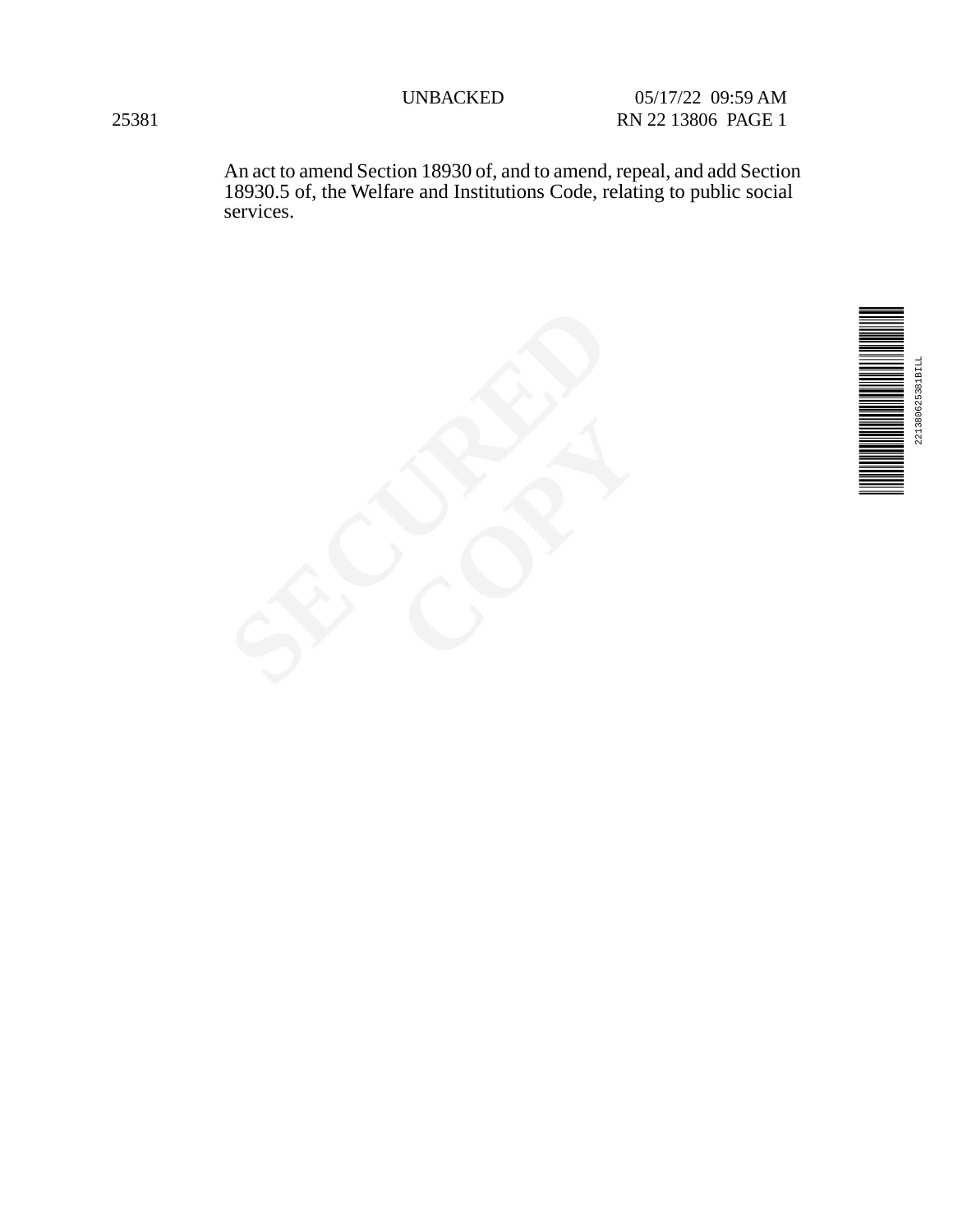# THE PEOPLE OF THE STATE OF CALIFORNIA DO ENACT AS FOLLOWS:

SECTION 1. Section 18930 of the Welfare and Institutions Code, as added by Section 87 of Chapter 85 of the Statutes of 2021, is amended to read:

18930. (a) There is hereby created the California Food Assistance Program (CFAP).

(b) CFAP shall utilize existing CalFresh and electronic benefits transfer system infrastructure to the extent permissible by federal law.

(c) The State Department of Social Services shall use state funds appropriated for CFAP to provide nutrition benefits to households that are ineligible for CalFresh benefits solely due to their immigration status. In accordance with Section 1621(d) of Title 8 of the United States Code, this chapter provides benefits for undocumented persons.

(1) Subject to an appropriation in the Budget Act of 2023, the Legislature intends to begin a targeted, age-based implementation of the expansion of CFAP regardless of immigration status.

(1) Subject to an appropriation in the annual Budget Act for the express purpose of this paragraph, an individual 55 years of age or older shall be eligible for the program established in subdivision (a) if the individual's immigration status is the sole basis for their ineligibility for CalFresh benefits.

to the extent permissible by federal law.<br>State Department of Social Services shall use st<br>rovide nutrition benefits to households that are i<br>due to their immigration status. In accordance v<br>United States Code, this chapte In the Budget Act of 2023, the<br>
ementation of the expansion of<br>
on in the annual Budget Act for<br>
ears of age or older shall be elig<br>
individual's immigration statu<br>
benefits.<br>
cagraphs (3), (4), and (5) and S<br>
all be eligi (2) Except as provided in paragraphs (3), (4), and (5) and Section 18930.5, noncitizens of the United States shall be eligible for the program established pursuant to subdivision (a) if the person's immigration status meets the eligibility criteria of the federal Supplemental Nutrition Assistance Program in effect on August 21, 1996, but the person is not eligible for federal Supplemental Nutrition Assistance Program benefits solely due to the person's immigration status under Public Law 104-193 and any subsequent amendments thereto.

(3) Noncitizens of the United States shall be eligible for the program established pursuant to subdivision (a) if the person is a battered immigrant spouse or child or the parent or child of the battered immigrant, as described in Section 1641(c) of Title 8 of the United States Code, as amended by Section 5571 of Public Law 105-33, or if the person is a Cuban or Haitian entrant as described in Section 501(e) of the federal Refugee Education Assistance Act of 1980 (Public Law 96-422).

(4) An applicant who is otherwise eligible for the program but who entered the United States on or after August 22, 1996, shall be eligible for aid under this chapter if the applicant is sponsored and one of the following apply:

(A) The sponsor has died.

(B) The sponsor is disabled, as defined in subparagraph (A) of paragraph (3) of subdivision (b) of Section 11320.3.

(C) The applicant, after entry into the United States, is a victim of abuse by the sponsor or the spouse of the sponsor if the spouse is living with the sponsor.

(5) An applicant who is otherwise eligible for the program but who entered the United States on or after August 22, 1996, who does not meet one of the conditions of paragraph (4), shall be eligible for aid under this chapter beginning on October 1, 1999.

(6) The applicant shall be required to provide verification that one of the conditions of subparagraph  $(A)$ ,  $(B)$ , or  $(C)$  of paragraph  $(4)$  has been met.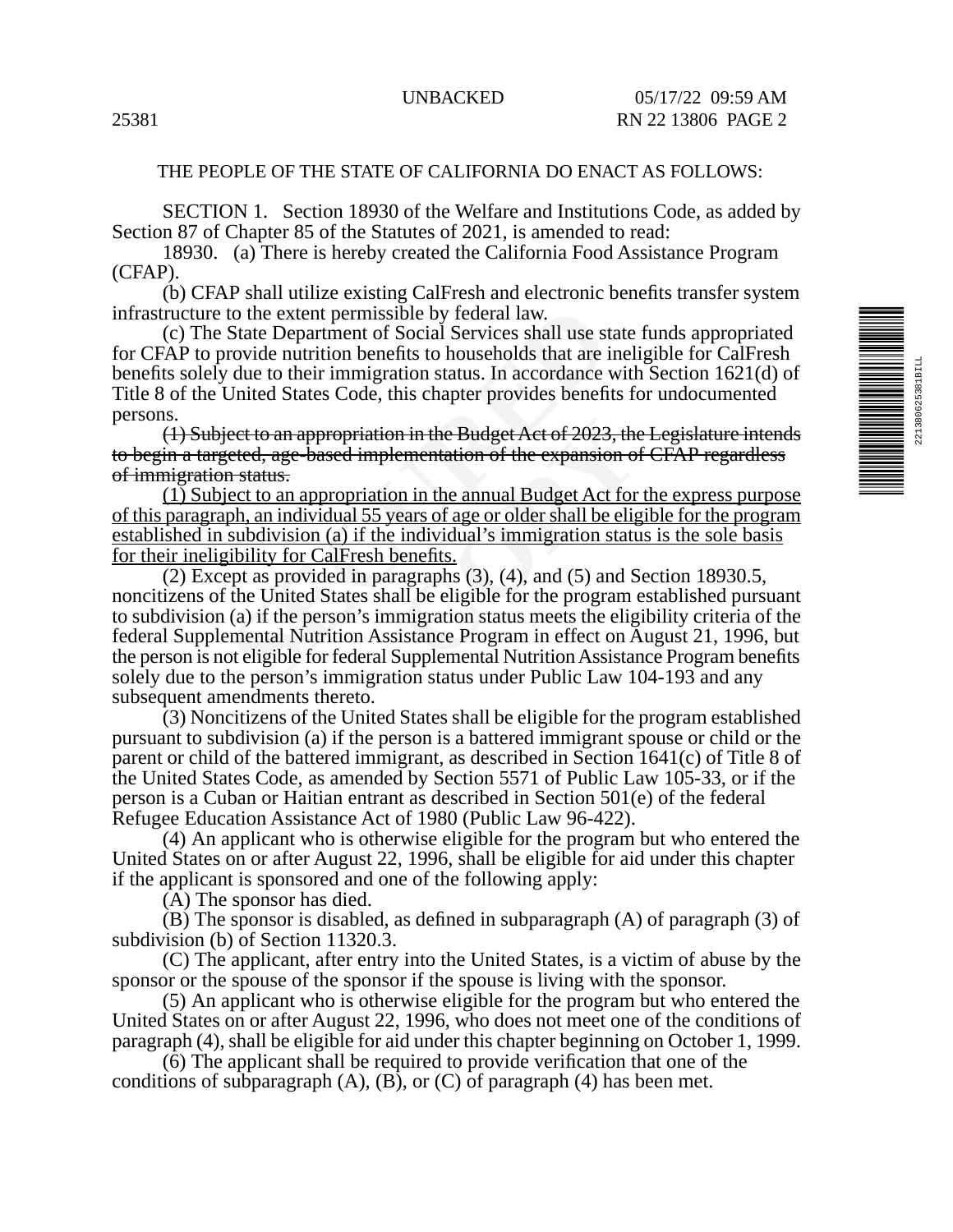(7) For purposes of subparagraph (C) of paragraph (4), abuse shall be defined in the same manner as provided in Section 11495.1 and Section 11495.12. A sworn statement of abuse by a victim, or the representative of the victim if the victim is not able to competently swear, shall be sufficient to establish abuse if one or more additional items of evidence of abuse are also provided. Additional evidence may include, but is not limited to, the following:

(A) Police, government agency, or court records or files.

(B) Documentation from a domestic violence program, legal, clinical, medical, or other professional from whom the applicant or recipient has sought assistance in dealing with abuse.

(C) A statement from any other individual with knowledge of the circumstances that provided the basis for the claim.

(D) Physical evidence of abuse.

(8) If the victim cannot provide additional evidence of abuse, then the sworn statement shall be sufficient if the county makes a determination documented in writing in the case file that the applicant is credible.

(d) (1) The amount of nutrition benefits provided to each CFAP household shall be identical to the amount that would otherwise be provided to a household eligible for CalFresh benefits.

informal domestic violence program,<br>sisional from whom the applicant or recipient has<br>buse.<br>atement from any other individual with knowled<br>the basis for the claim.<br>sical evidence of abuse.<br>e victim cannot provide additiona Sec.<br>
ide additional evidence of abus<br>
bunty makes a determination do<br>
credible.<br>
on benefits provided to each CF<br>
ld otherwise be provided to a l<br>
CFAP recipient who is an excl<br>
to the amount that the recipient<br>
old benef (2) The benefit amount for a CFAP recipient who is an excluded member of a CalFresh household shall be limited to the amount that the recipient would have received as their share of a CalFresh household benefit, had they not been excluded due to their immigration status.

(3) To the extent permissible under federal law, the delivery of CFAP nutrition benefits shall be identical to the delivery of CalFresh benefits to eligible CalFresh households.

(e) (1) To the extent allowed by federal law, the income, resources, and deductible expenses of those persons described in subdivision (c) shall be excluded when calculating CalFresh benefits under Chapter 10 (commencing with Section 18900).

(2) No household shall receive more CalFresh benefits under this section than it would if no household member was rendered ineligible pursuant to Title IV of Public Law 104-193 and any subsequent amendments thereto.

(f) Notwithstanding the rulemaking provisions of the Administrative Procedure Act (Chapter 3.5 (commencing with Section 11340) of Part 1 of Division 3 of Title 2 of the Government Code), the State Department of Social Services may implement and administer this section through all-county letters or similar instructions without taking regulatory action until final regulations are adopted, but no later than 18 months after the date upon which this subdivision becomes operative.

(g) This section shall become operative on the date that the department notifies the Legislature that the Statewide Automated Welfare System can perform the necessary automation to implement this section.

SEC. 2. Section 18930.5 of the Welfare and Institutions Code is amended to read:

18930.5. (a) As a condition of eligibility for assistance under this chapter:

(1) A recipient who is also receiving aid under Chapter 2 (commencing with Section 11200) of Part 3 shall be required to satisfactorily participate in welfare-to-work

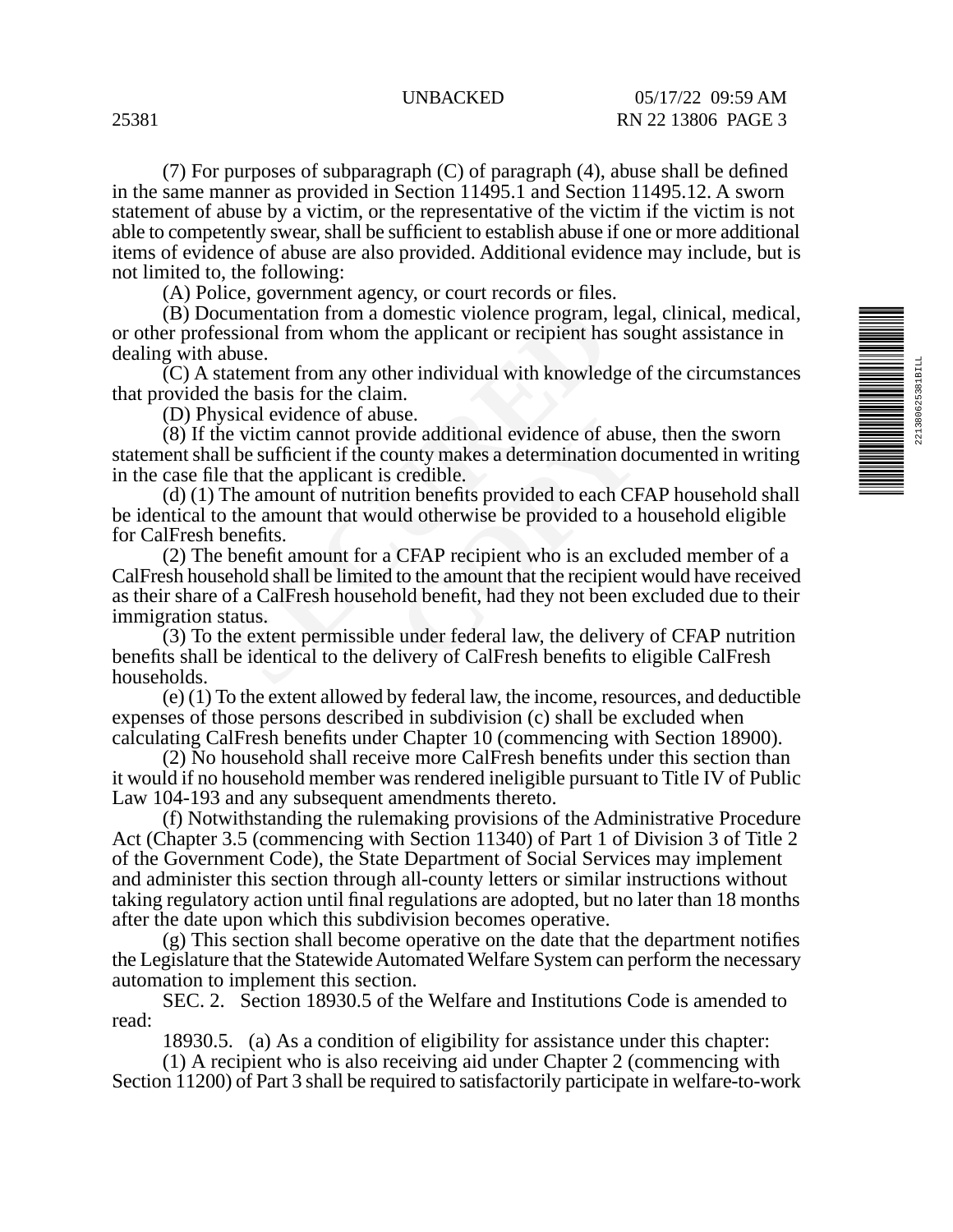activities in accordance with the recipient's welfare-to-work plan developed pursuant to Section 11325.21.

(2) A recipient who is not receiving aid under Chapter 2 shall be required to meet the federal Food Stamp Program work requirement specified in Section 6(o) of the Food Stamp Act of 1977 and any subsequent amendments thereto. work requirement under the federal Supplemental Nutrition Assistance Program, as specified in Section 2015(o) of Title 7 of the United States Code.

(b) This section shall become operative on September 1, 1998.

(b) This section shall become inoperative on the date that the department notifies the Legislature that the Statewide Automated Welfare System can perform the necessary automation to implement Section 18930.5, as added by the act that added this subdivision, and, as of January 1 of the following year, is repealed.

SEC. 3. Section 18930.5 is added to the Welfare and Institutions Code, to read:

18930.5. (a) A recipient of benefits under this chapter shall not be required to meet the work requirement under the federal Supplemental Nutrition Assistance Program, as specified in Section 2015(o) of Title 7 of the United States Code, or any work registration requirements.

(b) An applicant who states that they do not have a social security number shall not be required to present a social security number in order to receive benefits under this chapter.

section shall become operative on September 1<br>section shall become inoperative on the date that<br>that the Statewide Automated Welfare System ca<br>implement Section 18930.5, as added by the ac<br>nd, as of January 1 of the follow Readington the Werlate and Historical<br>benefits under this chapter shall<br>the federal Supplemental Nutrit<br>115(o) of Title 7 of the United S<br>hat they do not have a social se<br>security number in order to reconsiderating<br>making (c) Notwithstanding the rulemaking provisions of the Administrative Procedure Act (Chapter 3.5 (commencing with Section 11340) of Part 1 of Division 3 of Title 2 of the Government Code), the State Department of Social Services may implement and administer this section through all-county letters or similar instructions without taking regulatory action until final regulations are adopted, which shall be no later than 18 months after the date upon which this subdivision becomes operative.

(d) This section shall become operative on the date that the department notifies the Legislature that the Statewide Automated Welfare System can perform the necessary automation to implement this section.

SEC. 4. If the Commission on State Mandates determines that this act contains costs mandated by the state, reimbursement to local agencies and school districts for those costs shall be made pursuant to Part 7 (commencing with Section 17500) of Division 4 of Title 2 of the Government Code.

- 0 -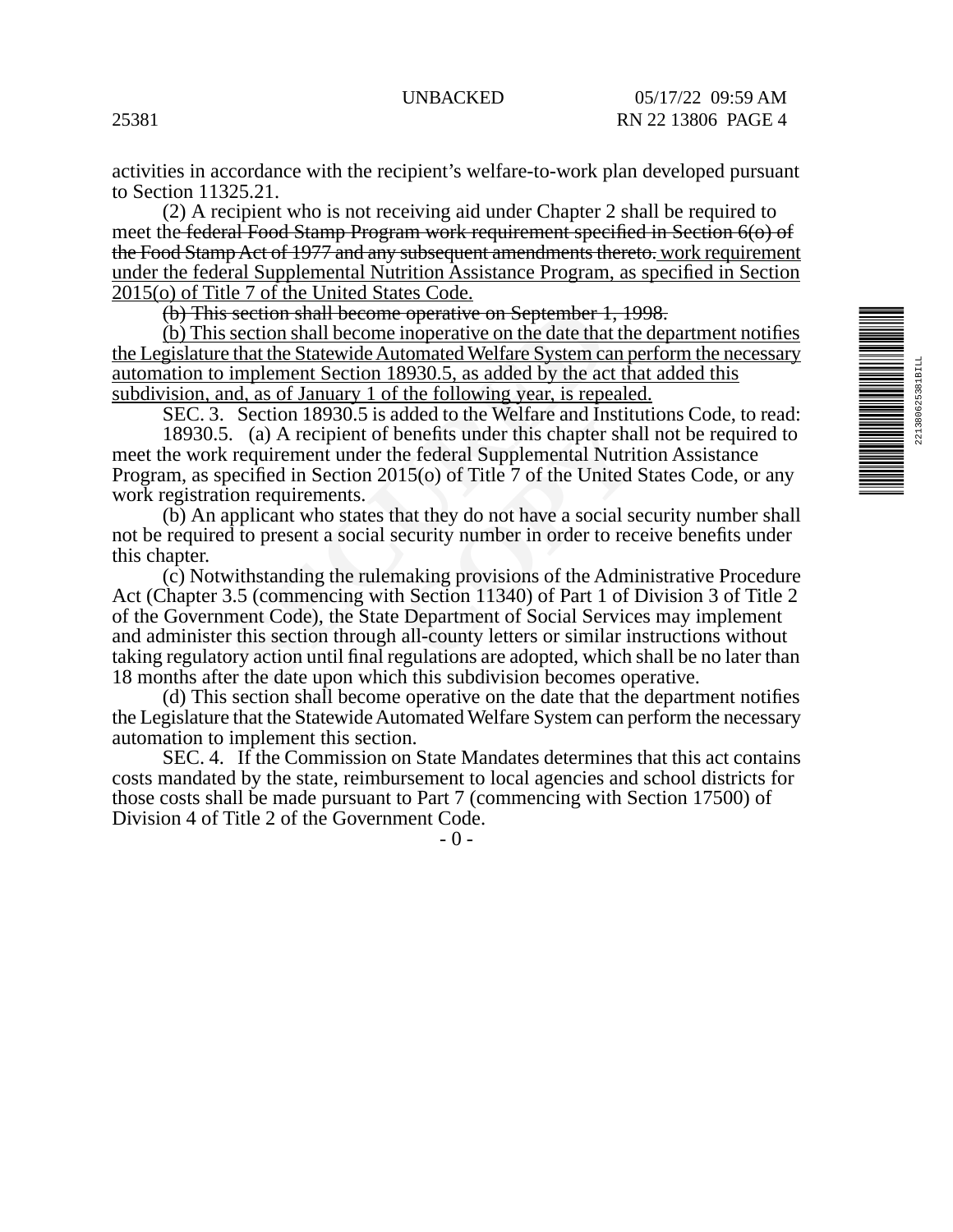## LEGISLATIVE COUNSEL'S DIGEST

Bill No. as introduced, General Subject: California Food Assistance Program: eligibility.

Existing federal law provides for the Supplemental Nutrition Assistance Program (SNAP), known in California as CalFresh, under which supplemental nutrition assistance benefits allocated to the state by the federal government are distributed to eligible individuals by each county.

In in California as CalFresh, under which supplemented to the state by the federal government are diveach county.<br>
I law requires the State Department of Social Ser<br>
gram, known as the California Food Assistance<br>
ance to a of SNAP in effect on August 21,<br>f SNAP in effect on August 21,<br>blely due to their immigration s<br>the program an applicant who<br>ne United States on or after Aug<br>icant meets one of a list of crit<br>ited States, is a victim of th Existing law requires the State Department of Social Services to establish a food assistance program, known as the California Food Assistance Program (CFAP), to provide assistance to a noncitizen of the United States if the person's immigration status meets the eligibility criteria of SNAP in effect on August 21, 1996, but the person is not eligible for SNAP benefits solely due to their immigration status, as specified. Existing law also makes eligible for the program an applicant who is otherwise eligible for the program, but who entered the United States on or after August 22, 1996, if the applicant is sponsored and the applicant meets one of a list of criteria, including that the applicant, after entry into the United States, is a victim of the sponsor or the spouse of the sponsor if the spouse is living with the sponsor.

Existing law, to become operative on the date that the department notifies the Legislature that the Statewide Automated Welfare System (SAWS) has been updated to perform the necessary automation, requires the department to use state funds appropriated for CFAP to provide nutritional benefits to households that are ineligible for CalFresh benefits solely due to their immigration status.

This bill, subject to an appropriation in the annual Budget Act, would additionally make an individual 55 years of age or older eligible for the program if the individual's immigration status is the sole basis for their ineligibility for CalFresh benefits.

Existing law establishes the California Work Opportunity and Responsibility to Kids (CalWORKs) program, under which each county provides cash assistance and other benefits to qualified low-income families using federal, state, and county funds. Existing law requires a recipient of CalWORKs to participate in welfare-to-work activities as a condition of eligibility. Existing law requires a recipient of CFAP benefits who is also receiving CalWORKs aid to satisfactorily participate in welfare-to-work activities, as specified, or if the recipient is not receiving CalWORKs aid, to meet specified work requirements under SNAP.

This bill instead would prohibit a recipient of CFAP benefits from being required to meet the SNAP work requirement. Under the bill, an applicant who states that they do not have a social security number would not be required to present a social security number in order to receive CFAP benefits.

This bill's provisions would become operative on the date that the department notifies the Legislature that SAWS has been updated to perform the necessary automation to implement the bill. To the extent this bill would expand eligibility for